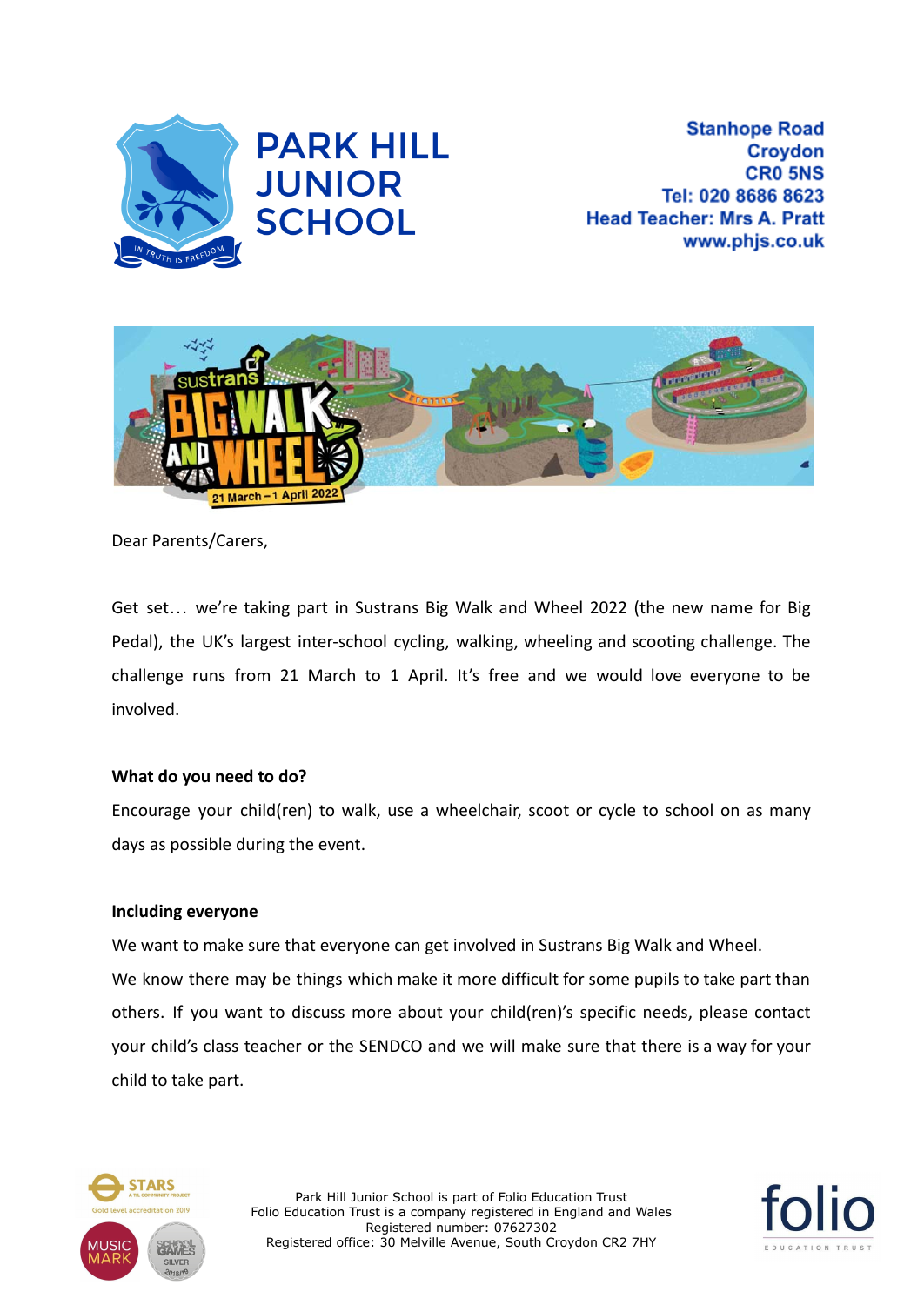## **Why we are taking part**

Sustrans Big Walk and Wheel is a great way to build physical activity in children's daily routine which is important for their physical health and mental wellbeing.

Active school runs also help to reduce congestion and air pollution outside the school gate. A 2021 YouGov study showed nearly half of UK children worry about air pollution near their school. And that children thought active travel was the best away to bring down these pollution levels.

Plus there are some great prizes to be won every day if we get enough children taking part!

# **Amazing Me Fundraising Day**

On Friday 8<sup>th</sup> April we'd love our pupils to wear non-uniform. [We will also be fundraising for Sustrans/our schools active travel project so please add a £1 donation to your Parent-Pay account.]

We want to celebrate how amazing the children have been- taking part in Sustrans Big Walk and Wheel and learning about the amazing benefits of active travel.

## **Useful resources**

To help you prepare, Sustrans has developed a handy free guide packed with advice, games and challenges to help you have hassle-free cycle, walk or scoot to school.

Download your free family guide using this link: <https://www.sustrans.org.uk/sign-up-to-receive-your-free-family-guide/>

For more information about the event go to www.bigwalkandwheel.org.uk. Enjoy the challenge!

## Best wishes



Park Hill Junior School is part of Folio Education Trust Folio Education Trust is a company registered in England and Wales Registered number: 07627302 Registered office: 30 Melville Avenue, South Croydon CR2 7HY